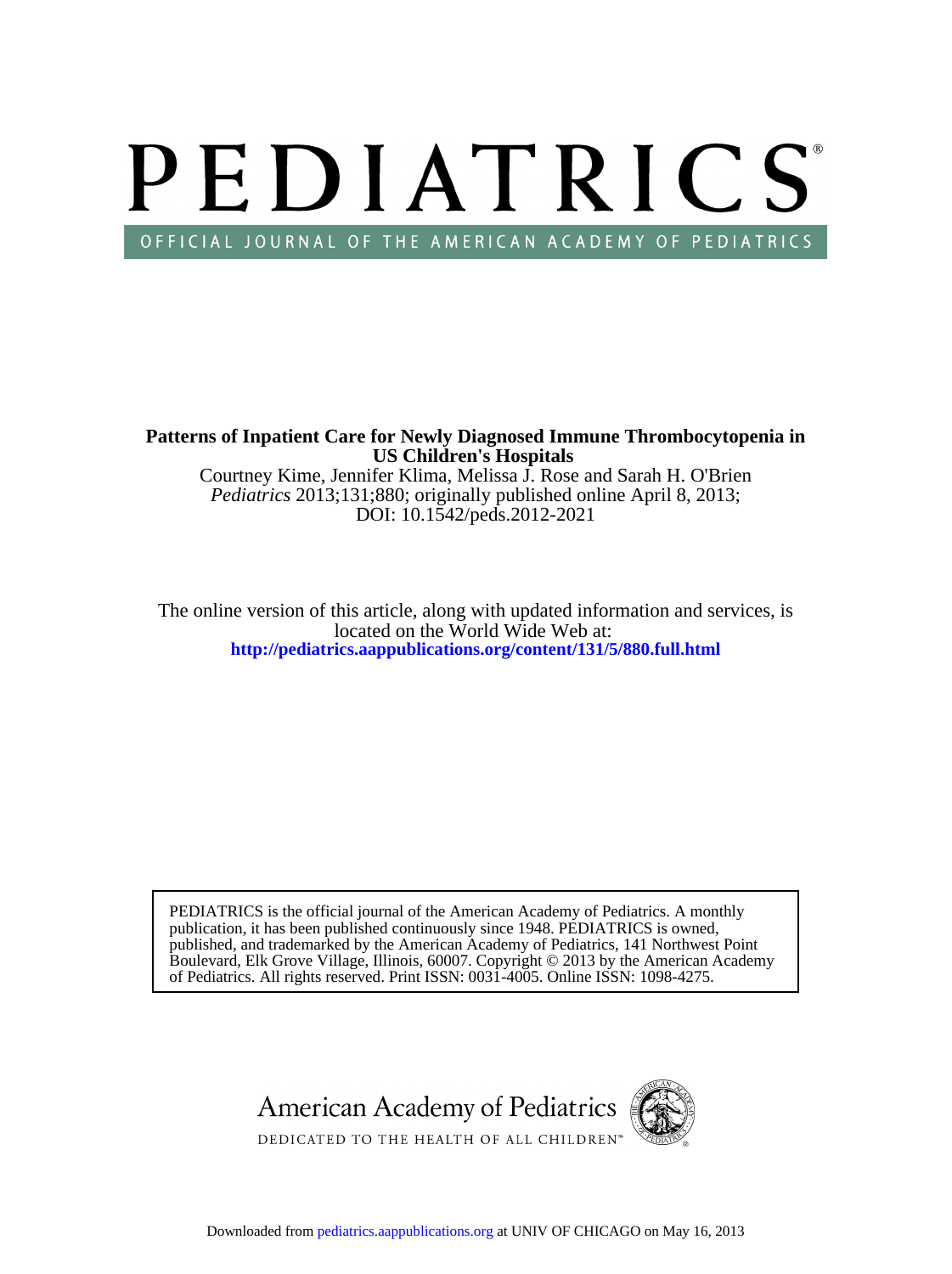## Patterns of Inpatient Care for Newly Diagnosed Immune Thrombocytopenia in US Children's Hospitals

**WHAT'S KNOWN ON THIS SUBJECT:** Clinically significant bleeding in pediatric immune thrombocytopenia (ITP) is rare. Evidencebased guidelines for the management of pediatric ITP recommend that patients with mild or no bleeding be followed with observation alone.

**WHAT THIS STUDY ADDS:** Many pediatric patients with newly diagnosed ITP continue to be managed in the inpatient setting. Bleeding events are rare in this setting. Although geographic variability exists, intravenous immunoglobulin is the most commonly used inpatient ITP treatment in the United States.

### abstract

**OBJECTIVE:** Although recent evidence-based guidelines for the management of immune thrombocytopenia (ITP) recommend a conservative, observation-based approach for the majority of patients with newly diagnosed pediatric ITP, current practice patterns are unknown. This study used the Pediatric Health Information System database to examine patterns of inpatient care in newly diagnosed ITP in freestanding US children's hospitals and to examine geographic differences in care.

METHODS: Data were extracted from Pediatric Health Information System for all newly diagnosed ITP admissions aged 1 to 18 years discharged between January 2008 and December 2010. Clinical data obtained included age, gender, length of stay, diagnoses, medications, and discharge status.

**RESULTS:** We identified 2314 unique patients meeting the study diagnosis of newly diagnosed ITP. Noncutaneous bleeding occurred in 12% of patients (intracranial hemorrhage 0.6%), with epistaxis the most commonly reported symptom. Ninety percent of hospitalized patients received ITP-directed therapy, with intravenous immunoglobulin G the most commonly used therapy (78% of patients). We identified significant variation by geographic region in treatment strategies, length of stay, hospital charges, and likelihood of readmission.

CONCLUSIONS: A substantial number of children with newly diagnosed ITP continue to be hospitalized and receive intravenous medications, although the majority of these patients do not have clinical bleeding events during the admission. By using these results as a backdrop, future studies will be able to identify if the number of ITP admissions, costs of care, and geographic variability in care decrease with the dissemination and implementation of recently published guidelines. Pediatrics 2013;131:880–885

AUTHORS: Courtney Kime, BA,<sup>a</sup> Jennifer Klima, PhD,<sup>b</sup> Melissa J. Rose, DO,<sup>c</sup> and Sarah H. O'Brien, MD, MSc<sup>b,c</sup>

aCollege of Medicine, The Ohio State University, Columbus, Ohio; **bCenter for Innovation in Pediatric Practice, The Research** Institute at Nationwide Children's Hospital, Columbus, Ohio; and cDivision of Pediatric Hematology/Oncology, Nationwide Children's Hospital/The Ohio State University, Columbus, Ohio

#### KEY WORDS

ITP, pediatric, epidemiology

#### **ABBREVIATIONS**

anti-D—anti-D immunoglobulin ED—emergency department ICD-9-CM—International Classification of Disease, Ninth Revision, Clinical Modification ITP—immune thrombocytopenia IVIG—intravenous immunoglobulin G PHIS—Pediatric Health Information System

Ms Kime and Dr O'Brien contributed equally to this work.

Ms Kime carried out the initial analyses, drafted the initial manuscript, and approved the final manuscript as submitted; Dr Klima carried out the initial analyses, reviewed and revised the manuscript, and approved the final manuscript as submitted; Dr Rose carried out the validation study, reviewed and revised the manuscript, and approved the final manuscript as submitted; and Dr O'Brien conceptualized and designed the study, supervised data analysis, assisted in drafting the initial manuscript, revised the manuscript, and approved the final manuscript as submitted.

This work was presented in abstract form as an oral presentation at the 53rd American Society of Hematology Annual Meeting and Exposition; December 10–13, 2011; San Diego, CA.

www.pediatrics.org/cgi/doi/10.1542/peds.2012-2021

doi:10.1542/peds.2012-2021

Accepted for publication Jan 23, 2013

Address correspondence to Sarah H. O'Brien, MD, MSc, The Research Institute at Nationwide Children's Hospital, 700 Children's Dr, Suite J1401, Columbus, OH 43205. E-mail: [sarah.](mailto:sarah.obrien@nationwidechildrens.org) [obrien@nationwidechildrens.org](mailto:sarah.obrien@nationwidechildrens.org)

PEDIATRICS (ISSN Numbers: Print, 0031-4005; Online, 1098-4275).

Copyright © 2013 by the American Academy of Pediatrics

FINANCIAL DISCLOSURE: Dr Rose is a site investigator for an Amgen-funded study of romiplostim in pediatric patients with chronic immune thrombocytopenia; the other authors have indicated they have no financial relationships relevant to this article to disclose.

FUNDING: Supported by the Ohio State University College of Medicine Medical Student Research Scholarship Program.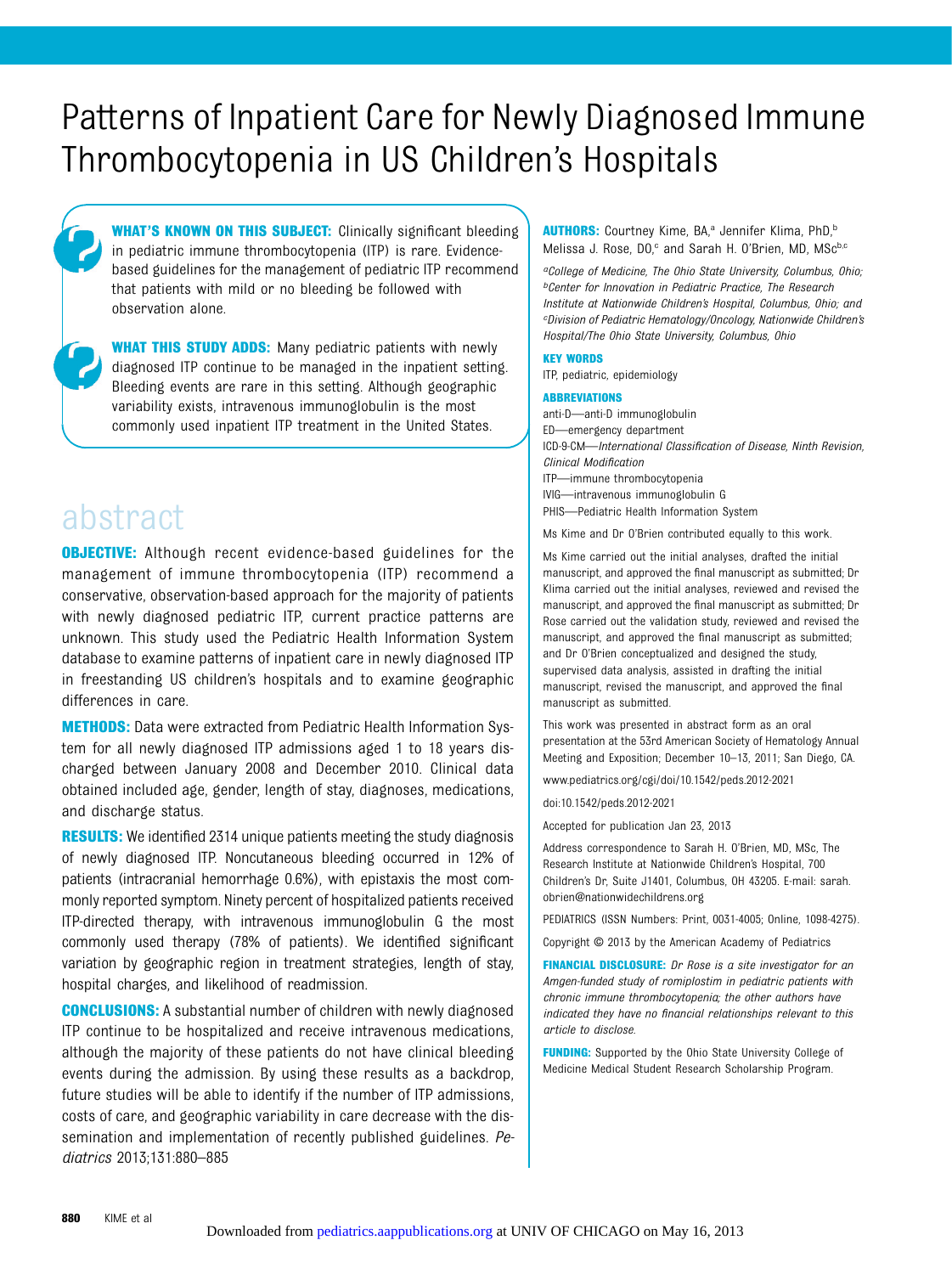Immune thrombocytopenia (ITP) is an autoimmune disorder associated with both increased platelet destruction by autoantibodies, as well as suboptimal platelet production. Newly diagnosed ITP is typically observed in previously healthy children and often self-resolves within 6 months.<sup>1</sup> Despite having severe thrombocytopenia, with platelet counts  $<$ 20 000/cm<sup>3</sup>, most patients present with only mild cutaneous manifestations such as bruising and petechiae. A reported 3% of children suffer serious bleeding, including severe epistaxis, extensive skin and mucosal hemorrhage, and gastrointestinal bleeding.2 The rare but most feared complication is intracranial hemorrhage, occurring in  $<$  1% of children affected by ITP.2-5

Treatment of ITP is directed toward rapidly increasing the platelet count. A 2010 international consensus report on the investigation and management of primary ITP, however, states that most children with newly diagnosed ITP lack significant bleeding symptoms and may be managed without therapy at the discretion of doctor and patient.5 The report also recommends that only those patients with clinically significant bleeding be admitted to the hospital. Similarly, the American Society of Hematology's recently published evidence-based guidelines for ITP recommend that those patients with mild or no bleeding be followed with observation alone, regardless of platelet count.<sup>6</sup> These recommendations are based on the rarity of significant bleeding in ITP and lack of data showing that treatment decreases the risk of serious bleeding. The impact of these recent guidelines on hospitalization patterns, treatment patterns, and health care utilization in pediatric ITP cannot be measured unless we understand baseline clinical practice.

However, the majority of published data regarding ITP management patterns comes from voluntary patient registries and does not include tracking of

hospitalization patterns or health care costs. Our objective was to use the Pediatric Health Information System (PHIS) database to examine current patterns of inpatient care in pediatric patients with newly diagnosed ITP in freestanding US children's hospitals with the aim of comparing choice of therapy, average length of stay, outcomes, and charges among geographic regions. Because of continued controversies over the optimal management of newly diagnosed ITP, we hypothesized that substantial variation exists in current pediatric ITP practice patterns.

#### **METHODS**

#### **Database**

We examined data from the PHIS, a proprietary database of Child Health Corporation of America (Shawnee Mission, KS). PHIS contains comprehensive clinical and financial data submitted by Child Health Corporation of America members, 43 freestanding non-for-profit tertiary care and noncompeting children's hospitals across the United States. These hospitals represent  $>75%$  of all freestanding US children's hospitals. Patients within PHIS are deidentified with unique medical identification numbers, which allow individual patients to be followed over time. The data undergo numerous reliability and validity checks before inclusion in the database. Our use of deidentified data from PHIS was deemed exempt by the Nationwide Children's Hospital Institutional Review Board. One of the 43 hospitals was excluded because of incomplete clinical data during the study period. We also excluded 2 additional hospitals from financial analyses because of incomplete financial data.

#### Study Population

Data for this study were extracted from PHIS for all inpatients with newly diagnosed ITP aged 1 to 18 years discharged between January 2008 and

December 2010. Patients were identified as having ITP if assigned an International Classification of Disease, Ninth Revision, Clinical Modification (ICD-9-CM) diagnostic code of 287.31. We excluded patients  $<$ 12 months of age as ITP is rare in this age group. In an attempt to obtain a study population of newly diagnosed rather than persistent or chronic ITP patients, we limited our analysis to the first ITP hospitalization in the study period for patients with multiple ITP hospitalizations. We also required a 6-month period with no inpatient diagnoses of ITP before the hospitalization of interest. Finally, in an attempt to eliminate coding errors, we excluded patients who also had an alternate diagnosis associated with thrombocytopenia, including aplastic anemia (284) and leukemia (204-208).

Clinical data obtained for all study patients included age at discharge, gender, length of stay, medications/ blood product transfusions, diagnoses, procedures, and discharge status. Diagnoses of interest included those suggestive of significant bleeding, including intracranial hemorrhage (ICD-9-CM codes 430.00–432.9), menorrhagia (626.2), gastrointestinal hemorrhage (569.30, 578.00–578.90), and epistaxis (784.70). We searched pharmacy files for the following medications: intravenous immunoglobulin G (IVIG), anti-D immunoglobulin (anti-D), and corticosteroids. Total charges were obtained when available, as well as itemized charges including clinical, imaging, laboratory, supply, pharmacy, and miscellaneous charges. The PHIS data set contains charges that are adjusted by the Health Care Financing Administration wage/price index for a hospital's location.

#### Statistical Analysis

We organized institutions into geographic regions based on US Census divisions. We described the entire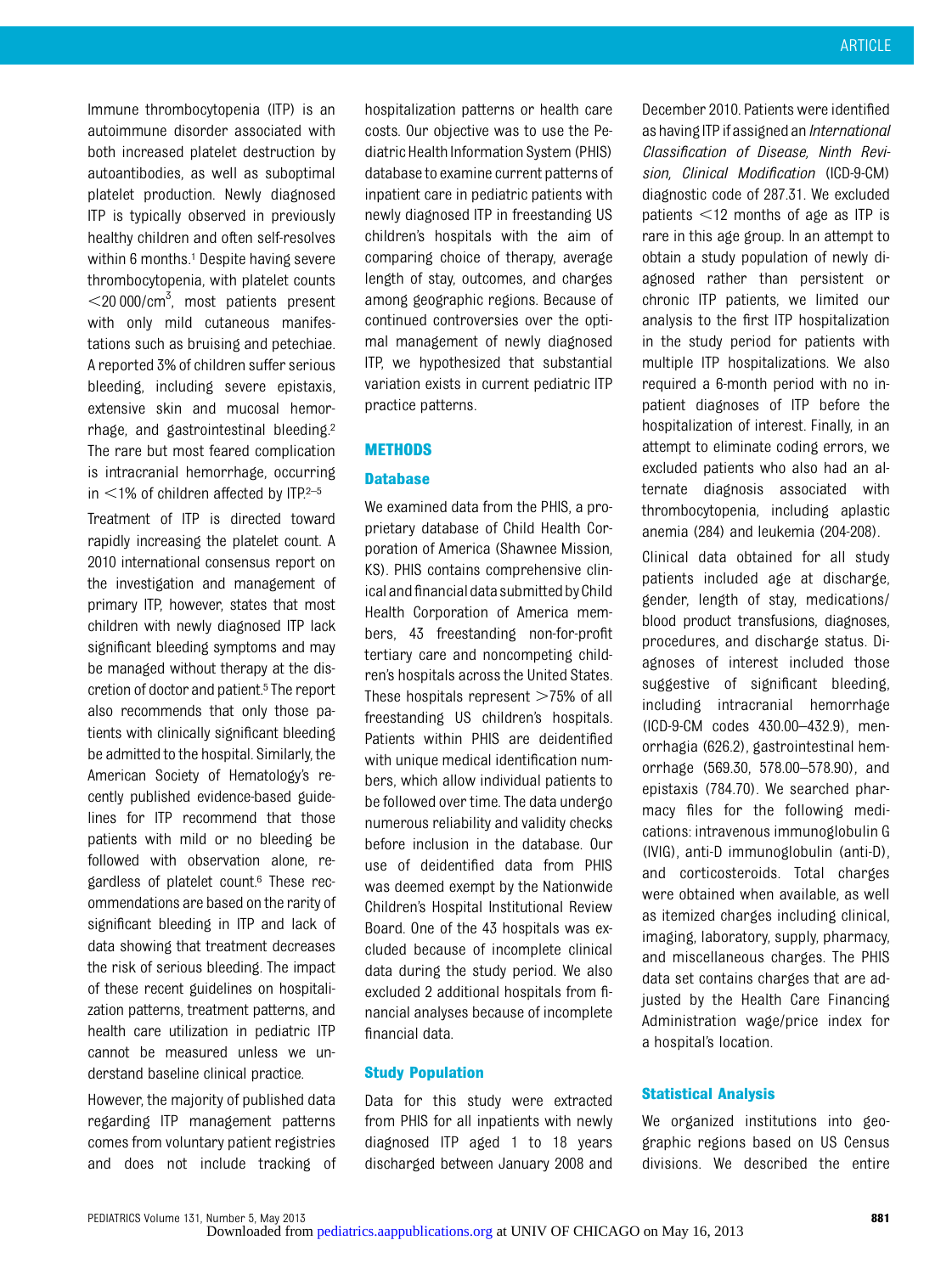population of ITP admissions during the study period. We reported percentages and confidence intervals for categorical data. For count data, we generated a median and range. We then compared the following among geographic regions: median age, therapy usage, median length of stay, rate of readmission within 60 days, and total charges per day. Finally, we compared the following among ITP treatment groups: median length of stay, rate of readmission within 60 days, and total charges. Statistical analyses included  $\chi^2$  tests for categorical outcomes and Kruskal-Wallis tests for ordinal outcomes such as length of stay and total charges. All analyses were conducted by using Stata 11.0 (Stata Corporation, College Station, TX).

#### RESULTS

Over the 3-year period between January 2008 and December 2010, we identified 2314 unique patients meeting the study diagnosis of newly diagnosed ITP (Table 1). Male patients accounted for 52.4% of discharges, and patients between the ages of 1 and 3 years accounted for 35.8% of discharges. The median age was 6.0 years old. Noncutaneous bleeding occurred in 12.0% of patients, with epistaxis as the most commonly reported symptom. Intracranial hemorrhage was rare, even in our hospitalized population, occurring in only 0.6% of patients. Bleeding incidence increased with age (Table 2).

Almost all patients (99.0%) were discharged, and 0.1% died. The remaining 0.9% either left against medical advice or were transferred. Overall, 72.2% of patients received IVIG as a solitary therapy, and 9.4% patients were admitted to the hospital with ITP but received none of the medications included in our search. Total charges per day averaged \$8984, with a median stay of 2.0 days. Pharmacy charges accounted for 50% of charges.

We identified significant variation ( $P \leq$ .05) by geographic region in all examined parameters except median patient age (treatment strategies, length of stay, hospital charges, and likelihood of readmission in 60 days; Table 3). In all regions, IVIG was the most used therapy for newly diagnosed ITP, and anti-D was the least used therapy. The use of IVIG as a solitary therapy ranged from 66.2% of patients in Pacific states to 85.0% of patients in the West North Central region (MN, MO, KS). Use of corticosteroids as solitary therapy ranged from 3.5% of admissions in the Mountain region to 11% in the West South Central (AR, LA, TX) region. The median length of stay was 1.0 to 2.0 days in all regions, and the rate of readmission within 60 days varied between 5.5% and 14.4%. There was a wide range in median total charges per day, with New England/Mid-Atlantic the lowest at \$7194, and West South Central (AR, LA, TX) the highest at \$11 409. The category of patients receiving no identified drug therapy for ITP had the lowest charges per day and shortest median length of stay (Table 4). Median length of stay again was 2 days among all patients who received ITP therapy. Differences in rates of readmission were not statistically significant among treatment groups.

#### **DISCUSSION**

Although recent evidence-based practice guidelines for the management of ITP recommend a more conservative, observation-based approach for newly diagnosed pediatric ITP, current practice patterns with regard to hospitalization and treatment strategies among pediatric hematologists in the United States are not well known. In a report from the Intercontinental Cooperative ITP Study Group of 1784 children presenting from 2004 through 2009, only 20% of children received no treatment, and the most common therapy was IVIG.7 In the United Kingdom, however,

TABLE 1 Clinical Characteristics of 2314 Hospitalized Pediatric Patients With Newly Diagnosed ITP, Pediatric Health Information System, 2008–2010

| Population Description       | $(\%)$             |
|------------------------------|--------------------|
| Male                         | 52.4               |
| Age                          |                    |
| $1 - 3$ y                    | 35.8               |
| $4 - 12y$                    | 42.1               |
| $13 - 18y$                   | 22.1               |
| Noncutaneous bleeding        |                    |
| Epistaxis                    | 79                 |
| Menorrhagia                  | 2.3                |
| Gastrointestinal hemorrhage  | 2.3                |
| Intracranial hemorrhage      | 0.6                |
| Admissions with any          | 12.0               |
| noncutaneous bleeding        |                    |
| Medication use               |                    |
| <b>IVIG</b>                  | 72.2               |
| Steroids alone               | 78                 |
| Anti-D alone                 | 4.8                |
| IVIG and anti-D              | 5.8                |
| No ITP treatment identified  | 9.4                |
| Length of stay (d), mean,    | $2.2, 2.0, 1 - 14$ |
| median, range ( $n = 2250$ ) |                    |
| Readmissions within 60 d     | 10.1               |

current practice has shown a continued reduction in the number of children receiving treatment.8 The proportion of children in the United Kingdom receiving platelet-raising treatment has decreased from 61% in 1995% to 38% in 2000% to 16% in 2009.

Our analysis of the PHIS provides insight into the current inpatient treatment patterns at US children's hospitals. We found that newly diagnosed ITP is not an uncommon reason for hospitalization, with ∼800 admissions occurring per year. This is a fairly large number given that the number of new pediatric ITP cases in the United States is estimated to be ~3000 to 4000 annually,<sup>9</sup> and our data source does not represent all children's hospitals or any community hospitals. It appears that the majority of children admitted for newly diagnosed ITP do not have active noncutaneous bleeding during these admissions, with only 12% of admissions including a diagnostic code consistent with the most common bleeding events seen in patients with ITP.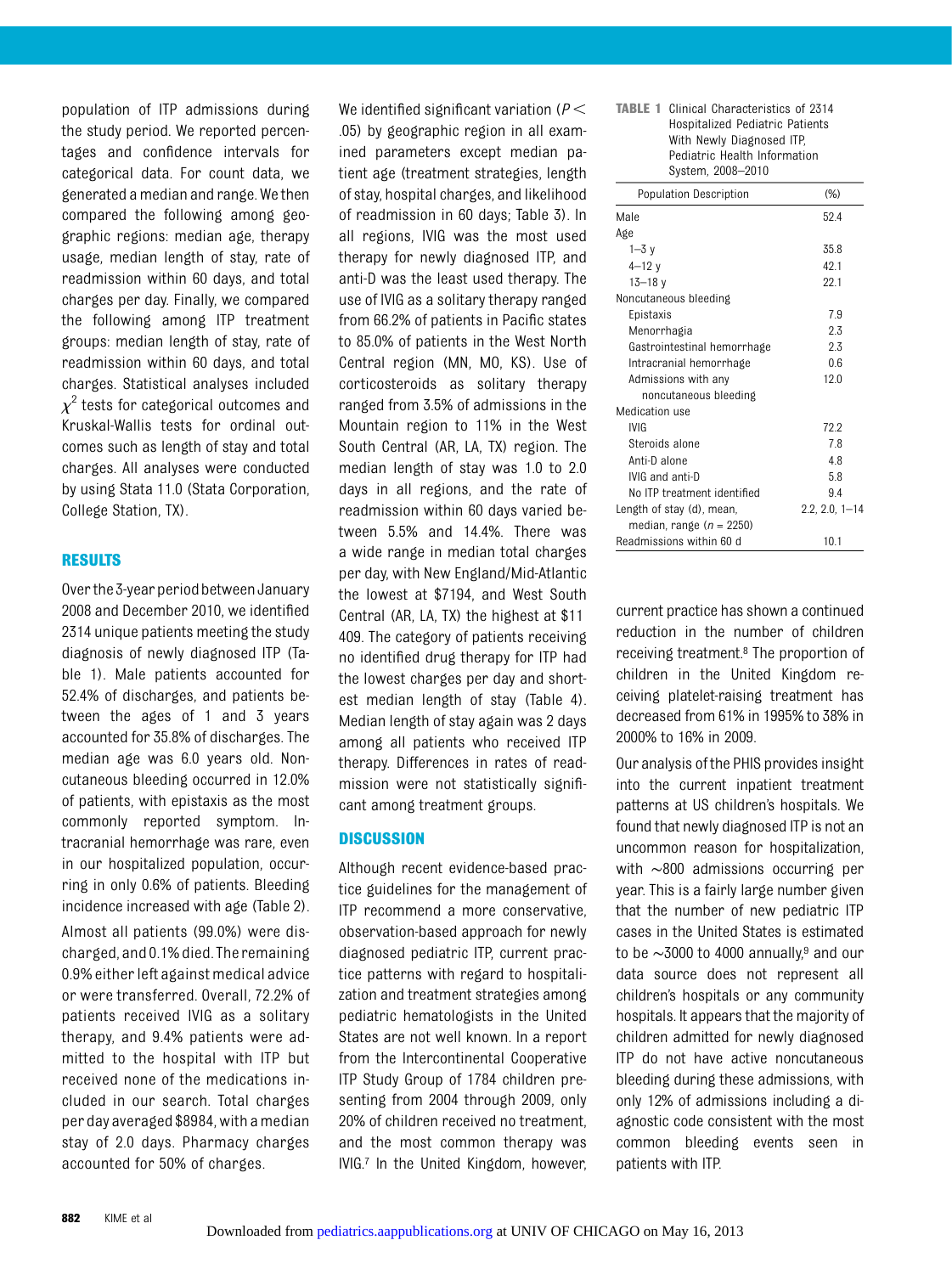| <b>TABLE 2</b> Incidence of Bleeding by Age Group |  |  |
|---------------------------------------------------|--|--|
|---------------------------------------------------|--|--|

| Age $(y)$ | Bleeding Incidence (%) | 95% CI        | Most Common Bleeding Symptom (%) |
|-----------|------------------------|---------------|----------------------------------|
| $1 - 3$   | 8.0                    | $6.2 - 10.0$  | Epistaxis (6.1)                  |
| $4 - 12$  | 12.1                   | $10.1 - 14.2$ | Epistaxis (10.4)                 |
| $13 - 18$ | 18.5                   | $15.3 - 22.1$ | Menorrhagia (8.8)                |

Difference in age groups significant at  $P < .0001$ . CI, confidence interval.

Our results also demonstrate that among children with newly diagnosed ITP who are admitted to a children's hospital, the majority receive ITPdirected therapy during the admission. Corticosteroids, IVIG, and anti-D are all considered first-line therapies for newly diagnosed ITP, with similar efficacy in increasing platelet counts.10 The costs of these therapies are substantially different, however, with IVIG having the highest wholesale cost among first-line agents.11 We found that IVIG was by far the most commonly used treatment strategy in US children's hospitals, with  $>78\%$  of patients receiving this medication alone or in combination with other ITP-therapies. Among the 10% of admissions that did not receive ITP therapy, it is possible that these patients were admitted for observation alone. However, we cannot exclude the possibility that some of these admissions represent patients with ITP who were admitted to the hospital for a non-ITP indication.

We also identified geographic variability in the use of ITP therapies and costs

of care for children hospitalized with newly diagnosed ITP in US children's hospitals. For example, hematologists in the Mountain and Pacific regions appear more likely to admit new ITP patients for observation only, with ∼20% of patients not receiving an identified ITP therapy. Although IVIG was consistently the most commonly used therapy, geographic variations in the percentages of admissions receiving each of the first-line therapies was statistically significantly different. Even when adjusting costs for differences in cost of living between geographic areas, we still found differences of up to \$4000 per day in hospital charges.

Our findings should be interpreted in light of the strengths and limitations of our data source and study design. As a large database providing ample ITP cases from multiple, geographically diverse children's hospitals, PHIS is a powerful data source and represents the majority of discharges from tertiary care US children's hospitals. Unlike other national hospital

databases, the unique patient identifiers in PHIS allowed us to ensure that each ITP admission reported represents a unique patient. However, our analysis is only an indirect measure of all hematology practice patterns across the United States and may not be representative of ITP management at smaller children's hospitals, at community hospitals, or in rural settings.

One major limitation is that PHIS represents only inpatient care. We cannot report the percentage of total newly diagnosed ITP cases that receive inpatient care or treatment patterns for newly diagnosed ITP patients seen only in the outpatient or emergency department (ED) setting. Because our analysis was limited to inpatient care, it is not surprising that the majority of admissions received IVIG, because this medication requires prolonged infusion and observation. Although we cannot discern the physician decision making behind these ITP admissions, one could assumethat ifthe patientwas admitted to the hospital, then the managing physician's preference was to treat the ITP, and a rapid rise of platelet count was the desired effect.

Although our results suggest that hematologists are admitting large numbers of ITP patients without

|  |  |  | <b>TABLE 3</b> Regional Variability in Age, Therapy Choice, Rates of Readmission, LOS, and Charges per Day |  |  |  |
|--|--|--|------------------------------------------------------------------------------------------------------------|--|--|--|

|                                                 | Total<br>$(N = 2314)$ | New England/<br>Mid-Atlantic<br>$(n = 347)$ | South Atlantic<br>$(n = 344)$ | East North<br>Central $(n = 347)$ | East South<br>Central $(n = 162)$ | West North<br>Central $(n = 167)$ | West South<br>Central $(n = 338)$ | Mountain<br>$(n = 115)$ | Pacific<br>$(n = 494)$ |
|-------------------------------------------------|-----------------------|---------------------------------------------|-------------------------------|-----------------------------------|-----------------------------------|-----------------------------------|-----------------------------------|-------------------------|------------------------|
| Age                                             | 6.0                   | 6.0                                         | 5.0                           | 5.0                               | 5.0                               | 6.0                               | 6.0                               | 8.0                     | 5.0                    |
| Steroids alone (%) <sup>a</sup>                 | 7.8                   | 6.3                                         | 7.6                           | 7.5                               | 9.3                               | 4.8                               | 11.2                              | 3.5                     | 8.3                    |
| IVIG $(%)^a$                                    | 72.2                  | 75.2                                        | 79.1                          | 81.3                              | 75.3                              | 85.0                              | 74.6                              | 67.8                    | 66.2                   |
| Anti-D $(%)^a$                                  | 7.8                   | 6.9                                         | 10.2                          | 5.8                               | 4.9                               | 8.4                               | 13.3                              | 7.8                     | 5.3                    |
| IVIG + anti-D $(%)^a$                           | 5.8                   | 5.8                                         | 7.3                           | 6.6                               | 4.9                               | 9.0                               | 4.7                               | 6.1                     | 4.3                    |
| No ITP treatment<br>identified (%) <sup>a</sup> | 9.4                   | 11.5                                        | 3.2                           | 5.5                               | 10.5                              | 1.8                               | 0.9                               | 20.9                    | 20.3                   |
| Readmission within<br>60 d $(%)^a$              | 10.1                  | 10.7                                        | 10.5                          | 5.5                               | 8.0                               | 14.4                              | 12.4                              | 9.6                     | 10.3                   |
| $LOS$ (median) <sup>a</sup>                     | 2.0                   | 2.0                                         | 2.0                           | 1.0                               | 1.0                               | 2.0                               | 2.0                               | 2.0                     | 1.5                    |
| Total charges/d<br>$(median)^a$                 | \$8984                | \$7194                                      | \$8902                        | \$7921                            | \$8690                            | \$8206                            | \$11409                           | \$8226                  | \$9862                 |

LOS, length of stay.

a Difference among regions significant at  $P < .05$ .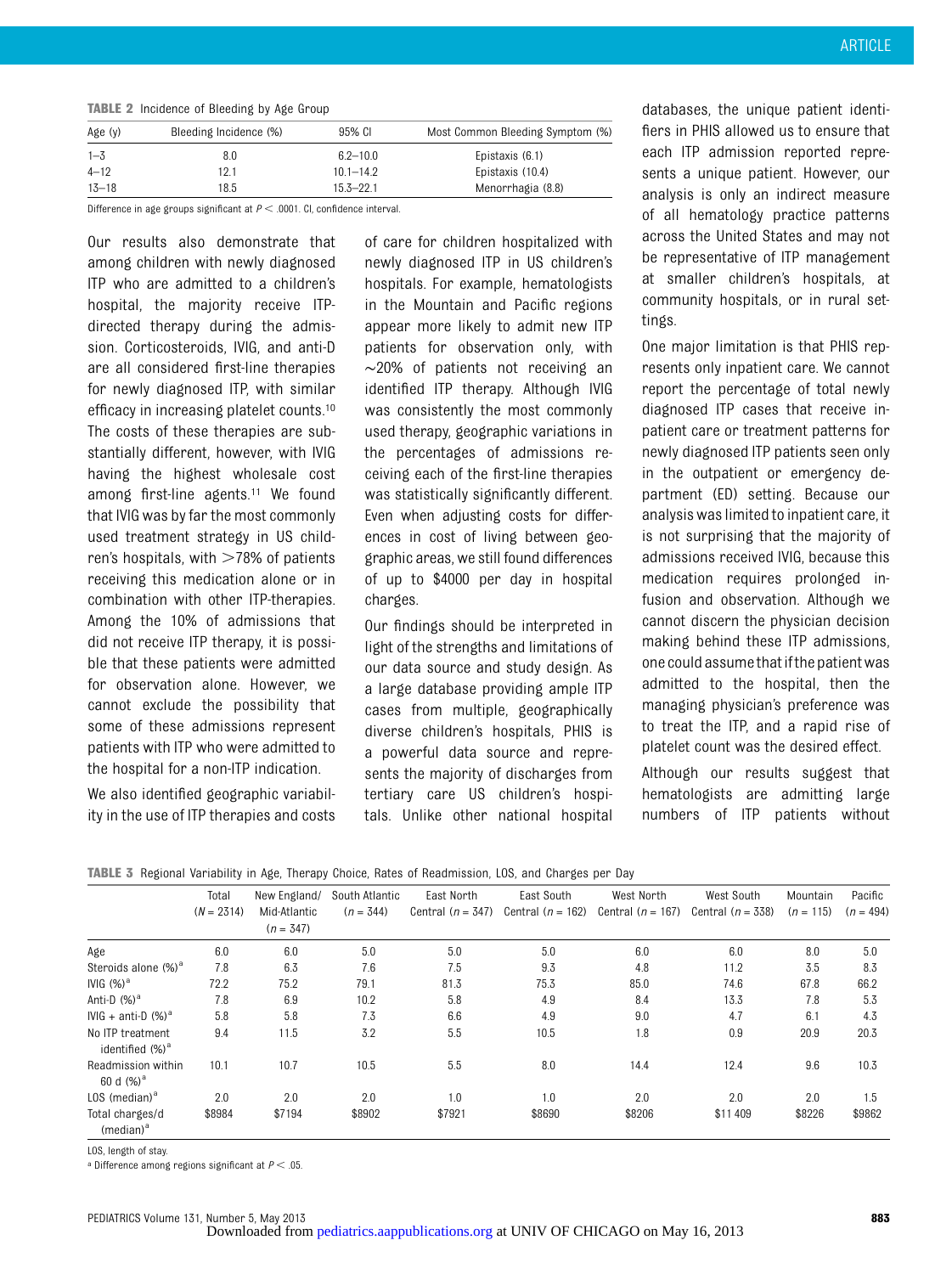TABLE 4 LOS, Total Charges, and Readmission Rates by Treatment

|                                         | Median LOS | Total Charges <sup>a</sup> | Readmission (%) |
|-----------------------------------------|------------|----------------------------|-----------------|
| Steroids ( $n = 180$ )                  | 2.0        | \$18313                    | 11.7            |
| IVIG $(n = 1671)$                       | 2.0        | \$16814                    | 10.1            |
| Anti-D $(n = 111)$                      | 2.0        | \$16373                    | 9.9             |
| $IVIG + anti-D (n = 135)$               | 2.0        | \$16919                    | 6.7             |
| No ITP treatment identified $(n = 217)$ | 2.0        | \$13 050                   | 11.1            |

LOS, length of stay.

a Treatment groups significantly different,  $P < .05$ .

clinically significant bleeding, it is possible that some of these patients did experience bleeding at home or in the ED before admission. Despite our best efforts in study design, it is also likely not all of the included patients were truly de novo cases of ITP. Some may have failed outpatient management, some may have been chronic ITP patients with infrequent hospitalizations. Finally, our work is subject to the limitations inherent in any analysis of administrative data. Medical conditions were identified on the basis of ICD-9-CM diagnosis codes that, if recorded inaccurately or not at all, may have caused some patients and events to be misidentified.

To investigate the magnitude of some of these known limitations, we performed a mini-validation study by linking the 106 PHIS patients from our own institution (Nationwide Children's Hospital) with data from our electronic medical records. We were able to match 98 patients between the 2 data sources. Of these 98 patients, 72 had inpatient medical records available for review, and 26 had only ED medical records for review (our current inpatient electronic medical records system was initiated in late 2008, after the start of our study period). From this cohort, we could determine that 95.9% of our Nationwide Children's Hospital PHIS patients did in fact have a diagnosis of ITP, and 75.5% had a diagnosis of newly diagnosed ITP. We reviewed emergency and inpatient records searching for evidence of bleeding symptoms. According to our

review, the percentages of patients with symptoms of bleeding before admission to the hospital ( $n = 98$ ) were as follows: 43.9% oral petechiae or purpura, 35.4% epistaxis, 16.3% gum bleeding, 6.1% gastrointestinal bleeding, 2.0% heavy menstrual bleeding, 0% intracranial hemorrhage, and 7.3% other bleeding. The severity of these bleeding symptoms could not be accurately determined through a chart review.

The percentage of patients with bleeding symptoms/signs noted during their hospitalization ( $n = 72$ ) were as follows: 8.2% oral petechiae or purpura, 6.9% gum bleeding, 11.1% epistaxis, 0% heavy menstrual bleeding, 1.4% gastrointestinal bleeding, 0% intracranial hemorrhage, and 8.3% other bleeding. Because of the small numbers, we only calculated the sensitivity and specificity of PHIS at detecting epistaxis in our cohort (sensitivity 100, specificity 98.4). There is not an ICD-9 code that distinguishes oral petechiae/purpura from cutaneous petechiae/purpura.

It is difficult to draw firm conclusions from this mini-validation study, which represents  $<$ 5% of our total study population. However, it appears that our search strategy was accurate at identifying patients with ITP in PHIS, but less accurate at identifying newly diagnosed cases. The prevalence of inhospital bleeding was similar between our chart review and PHIS analysis, with an excellent sensitivity/specificity profile for epistaxis, the most common bleeding symptom. However, we found

that bleeding was more likely to be reported in the ED record than the inpatient record. The use of administrative data to perform research will always be limited by the reliance on billing codes for diagnoses and procedures. However, ongoing work in this field is working to enhance the capabilities of secondary data methodology. Although traditionally an inpatient data source, PHIS has data on select outpatient (ED, ambulatory surgery) encounters and is working to expand these capabilities. Although the existing PHIS data set does not include the results of laboratory or radiologic studies, the ongoing PHIS+ project will augment PHIS with laboratory and radiology results data for children seen in the ambulatory and inpatient departments of 6 participating hospitals.12 In addition, researchers have linked PHIS data to electronic medical records or other data sources to maximize the amount of clinical data that can be extracted. For example, Aplenc et al recently merged data from the Children's Oncology Group and PHIS to monitor toxicity in patients enrolled on a phase III Children's Oncology Group trial for de novo acute myeloid leukemia.13

What could be done to decrease the number of ITP admissions? Our findings suggest that factors other than bleeding symptoms are driving admission decisions. The expectations of referring pediatricians with regard to the aggressiveness of ITP management may influence decision making. Also, if treatment decisions are being driven by efforts to improve quality of life and general well-being, as opposed to reducing the risk of serious bleeding, practice patterns may be unlikely to change.14,15 Our mini-validation study using our institutional data suggest that oral symptoms (oral petechiae, oral purpura, gum bleeding) and epistaxis are common in patients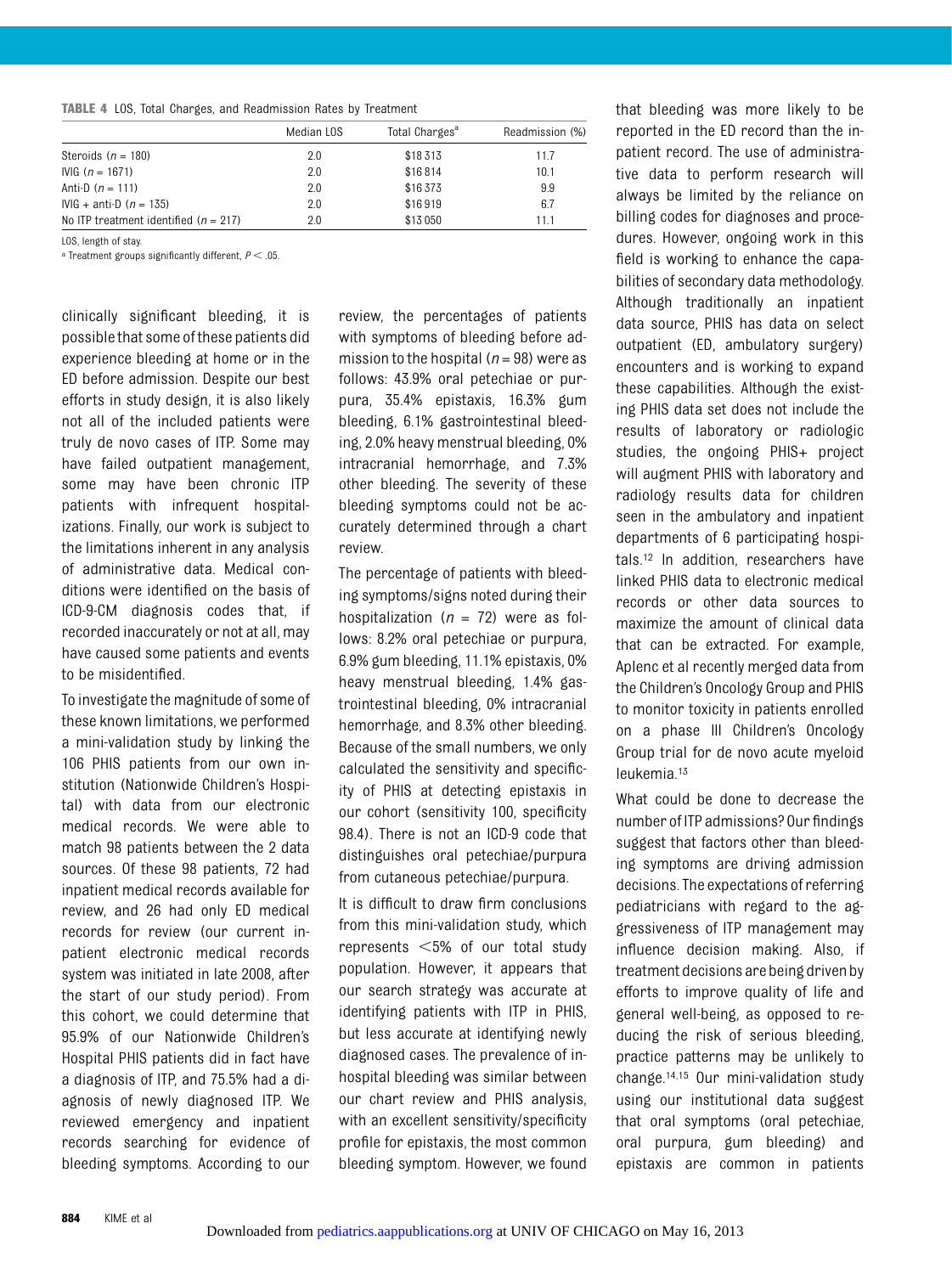ultimately hospitalized with ITP, but it is not known how these symptoms drive admission decision-making on a national level. At our institution during the study period, the great majority of newly diagnosed ITP patients with platelets  $<$  20 000 seen in our ED were admitted to the hospital for intravenous therapy, regardless of symptoms.

According to the American Society of Hematology guidelines, the decision to manage ITP with observation alone requires a detailed discussion with the family about health-related quality of life,medication side effects and efficacy, and anticipatory guidance about preventing and monitoring for bleeding.<sup>6</sup> Treatment may also be appropriate if follow-up cannot be ensured, the family lives a great distance from the hospital and does not have means to travel, or there are concerns attributed to

a patient's activity level and risk of bleeding. Such detailed discussions require hematologic expertise and are not well suited to the ED setting. Encouraging primary care providers to contact their local hematologist when there is concern for ITP but no active bleeding, rather than referring the patient to the ED, would be an initial method of promoting outpatient management of this disease. For such a strategy to work, however, hematology clinics need to have the capability of evaluating a patient with suspected ITP within the same or next business day to meet the needs of the family and referring physician.

#### **CONCLUSIONS**

Our analysis provides a snapshot of ITP admissions and inpatient therapy at the time period when evidence-based international guidelines were first

published (October 2009 and February 2011) recommending a more conservative approach to ITP management. We found that brief hospitalizations (mean length of stay 2 days) still commonly occur for newly diagnosed pediatric ITP in the United States. It also appears that the majority of children admitted for newly diagnosed ITP do not have active noncutaneous bleeding during these admissions. Future studieswill be ableto identify if the number of ITP admissions, costs of care, and geographic variability decrease with the dissemination and implementation of recently published evidence-based practice guidelines.

#### ACKNOWLEDGMENTS

Wethank Lindsey Astifor her assistance with accessing and querying the PHIS database and Michelle Welsh for her administrative assistance in preparing the manuscript.

#### **REFERENCES**

- 1. Kühne T, Imbach P, Bolton-Maggs PH, Berchtold W, Blanchette V, Buchanan GR; Intercontinental Childhood ITP Study Group. Newly diagnosed idiopathic thrombocytopenic purpura in childhood: an observational study. Lancet. 2001;358(9299): 2122–2125
- 2. Neunert CE, Buchanan GR, Imbach P, et al; Intercontinental Childhood ITP Study Group Registry II Participants. Severe hemorrhage in children with newly diagnosed immune thrombocytopenic purpura. Blood. 2008;112(10):4003–4008
- 3. Blanchette V, Bolton-Maggs P. Childhood immune thrombocytopenic purpura: diagnosis and management. Hematol Oncol Clin North Am. 2010;24(1):249–273
- 4. Bolton-Maggs PH. Idiopathic thrombocytopenic purpura. Arch Dis Child. 2000;83(3): 220–222
- 5. Provan D, Stasi R, Newland AC, et al. International consensus report on the investigation and management of primary immune thrombocytopenia. Blood. 2010; 115(2):168–186
- 6. Neunert C, Lim W, Crowther M, Cohen A, Solberg L Jr, Crowther MA; American

Society of Hematology. The American Society of Hematology 2011 evidence-based practice guideline for immune thrombocytopenia. Blood. 2011;117(16):4190–4207

- 7. Kühne T, Berchtold W, Michaels LA, et al; Intercontinental Cooperative ITP Study Group. Newly diagnosed immune thrombocytopenia in children and adults: a comparative prospective observational registry of the Intercontinental Cooperative Immune Thrombocytopenia Study Group. Haematologica. 2011;96(12): 1831–1837
- 8. Grainger JD, Rees JL, Reeves M, Bolton-Maggs PH. Changing trends in the UK management of childhood ITP. Arch Dis Child. 2012;97(1):8–11
- 9. Bergmann AK, Grace RF, Neufeld EJ. Genetic studies in pediatric ITP: outlook, feasibility, and requirements. Ann Hematol. 2010;89 (suppl 1):S95–S103
- 10. Psaila B, Bussel JB. Immune thrombocytopenic purpura. Hematol Oncol Clin North Am. 2007;21(4):743–759, vii
- 11. O'Brien SH, Ritchey AK, Smith KJ. A costutility analysis of treatment for acute childhood idiopathic thrombocytopenic

purpura (ITP). Pediatr Blood Cancer. 2007; 48(2):173–180

- 12. Narus SP, Srivastava R, Gouripeddi R, et al. Federating clinical data from six pediatric hospitals: process and initial results from the PHIS+ Consortium. AMIA Annu Symp Proc. 2011;2011:994–1003
- 13. Aplenc R, Fisher BT, Huang YS, et al. Merging of the National Cancer Institutefunded cooperative oncology group data with an administrative data source to develop a more effective platform for clinical trial analysis and comparative effectiveness research: a report from the Children's Oncology Group. Pharmacoepidemiol Drug Saf. 2012;21(suppl 2):37–43
- 14. Zhou Z, Yang L, Chen Z, et al. Health-related quality of life measured by the Short Form 36 in immune thrombocytopenic purpura: a cross-sectional survey in China. Eur J Haematol. 2007;78(6):518–523
- 15. Zilber R, Bortz AP, Yacobovich J, Yaniv I, Tamary H. Analysis of health-related quality of life in children with immune thrombocytopenia and their parents using the Kids' ITP tools. J Pediatr Hematol Oncol. 2012;34  $(1) \cdot 2 - 5$